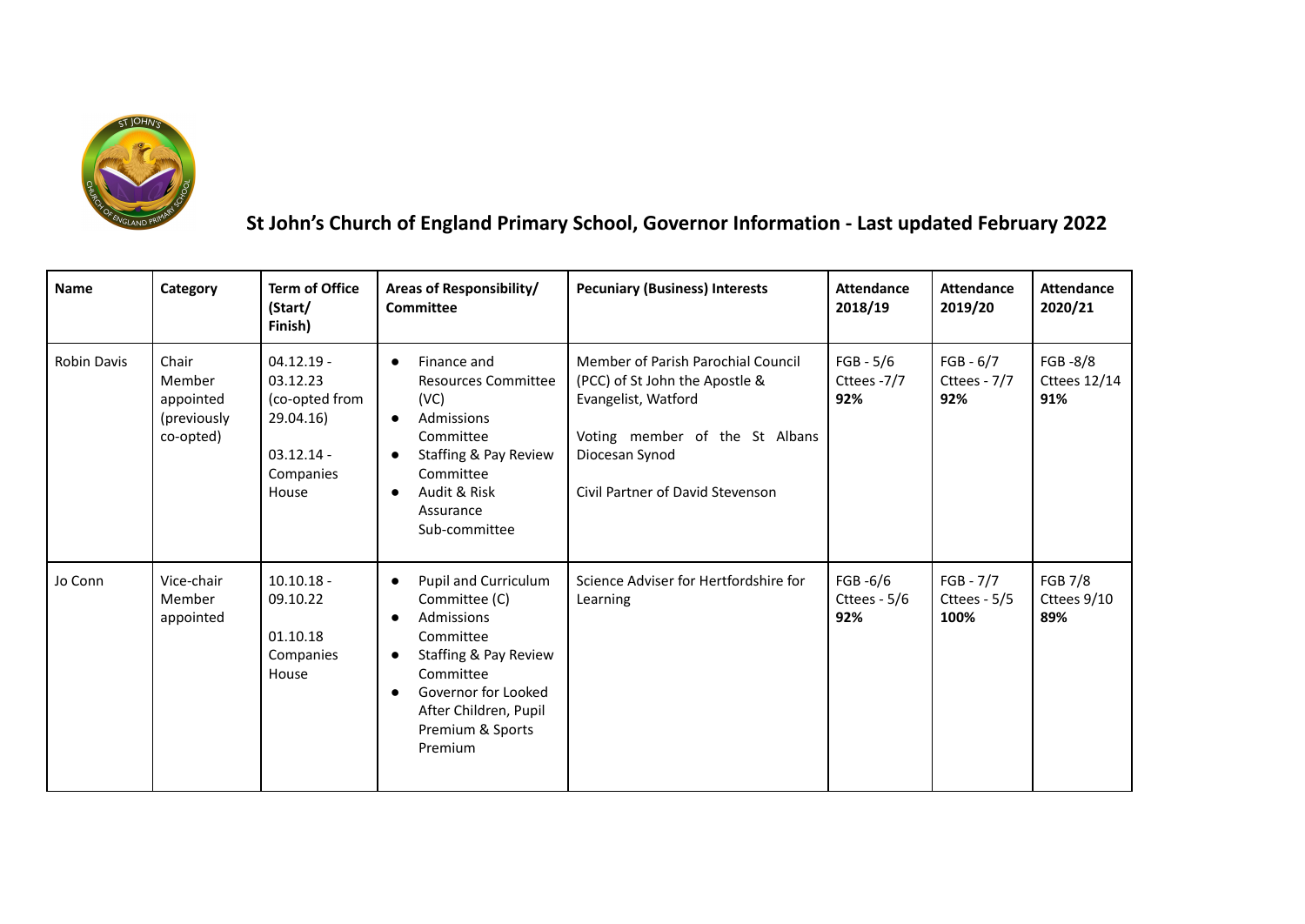| Samantha Da<br>Costa | <b>Staff Governor</b><br>(Headteacher) | 01.09.21<br>(no end date as<br>Headteacher) | Pupil and Curriculum<br>$\bullet$<br>Committee<br>Finance and<br>$\bullet$<br><b>Resources Committee</b><br>Church and<br>$\bullet$<br>Community<br>Committee<br>Admissions<br>$\bullet$<br>Committee | Staff member                                                                                                                                          |                          |                                     |
|----------------------|----------------------------------------|---------------------------------------------|-------------------------------------------------------------------------------------------------------------------------------------------------------------------------------------------------------|-------------------------------------------------------------------------------------------------------------------------------------------------------|--------------------------|-------------------------------------|
| Alison<br>Dawkins    | Member<br>appointed                    | $01.02.21 -$<br>31.01.25                    | Pupil and Curriculum<br>$\bullet$<br>Committee                                                                                                                                                        | English Adviser for Hertfordshire for<br>Learning                                                                                                     | $\overline{\phantom{a}}$ | <b>FGB 4/5</b><br>Cttees 2/3<br>75% |
| Stephanie<br>Horn    | Parent<br>Governor                     | $18.11.20 -$<br>17.11.24                    | Church and<br>$\bullet$<br>Community<br>Committee<br>Governor for Special<br>$\bullet$<br><b>Educational Needs &amp;</b><br>Disability (SEND)                                                         | Director and employee of Hourglass<br><b>Business Consultancy</b><br>Parent of one pupil<br>Co-chair of the Friends of St John's                      |                          | <b>FGB 7/7</b><br>Cttees 1/2<br>89% |
| Mark Jenkins         | Co-opted<br>Governor                   | $02.02.22 -$<br>01.02.26                    | Finance and<br>$\bullet$<br><b>Resources Committee</b><br>(C)                                                                                                                                         | Allegis Group Ltd (first employer)<br>Acacium Group (employer from<br>26/04/2022)<br>Marylebone Cricket Club<br>Institute of Chartered Accountants in |                          |                                     |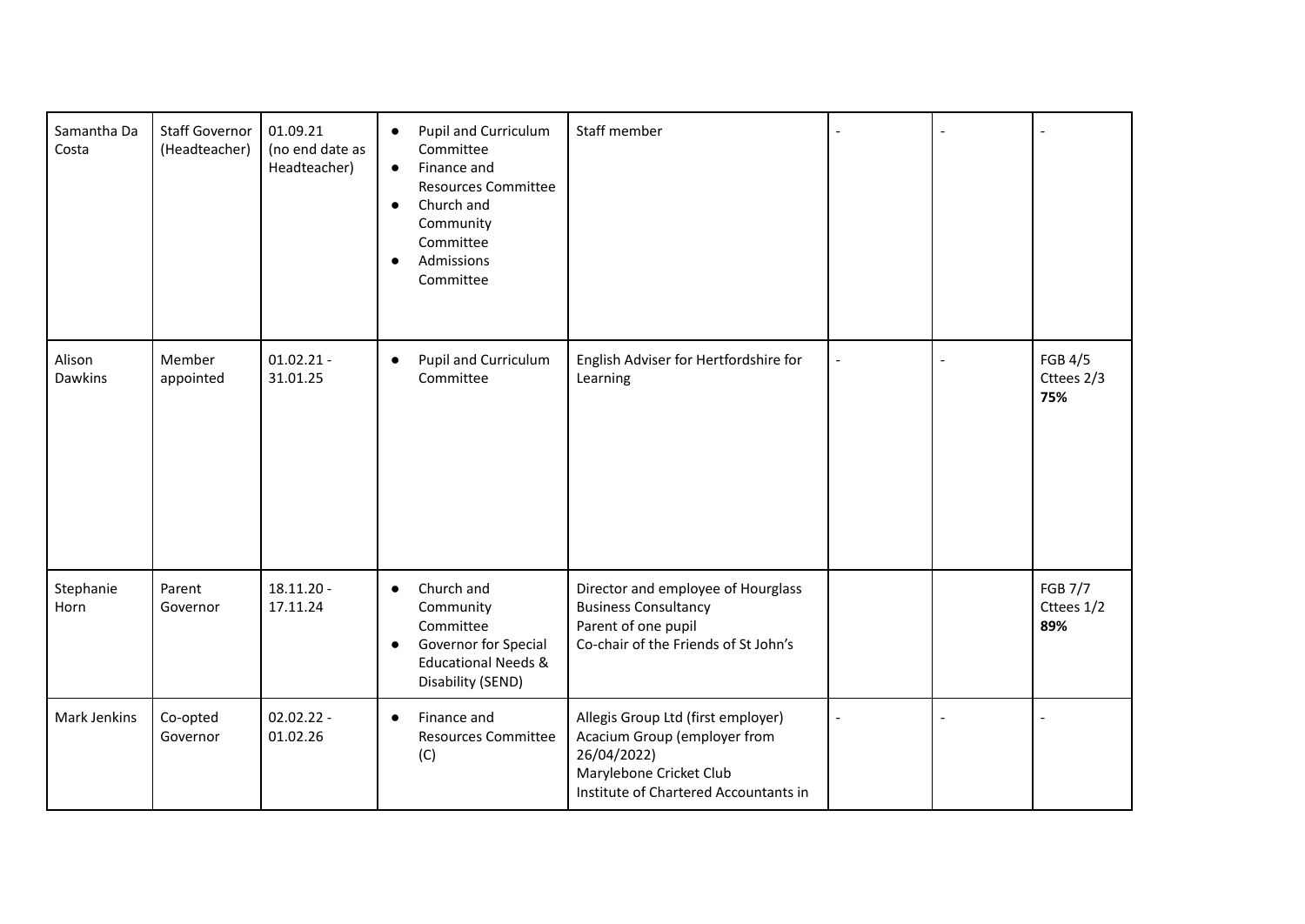|                                |                                                            |                                                                                                        |                                                                                                                                                                                                                                                   | England & Wales                                                                                           |                                     |                                    |                                     |
|--------------------------------|------------------------------------------------------------|--------------------------------------------------------------------------------------------------------|---------------------------------------------------------------------------------------------------------------------------------------------------------------------------------------------------------------------------------------------------|-----------------------------------------------------------------------------------------------------------|-------------------------------------|------------------------------------|-------------------------------------|
| <b>Rabi Martins</b>            | Member<br>appointed                                        | 29.04.20 -<br>28.04.24<br>(First term from<br>29.04.16)<br>$18.05.16 -$<br>Companies<br>House          | Church and<br>$\bullet$<br>Community<br>Committee<br>Finance and<br>$\bullet$<br><b>Resources Committee</b><br>Audit & Risk<br>$\bullet$<br>Assurance<br>Sub-committee<br>Governor for English<br>$\bullet$<br>as an Additional<br>Language (EAL) | Elected Member of Watford Borough<br>Council<br>Vice-president of North Watford<br><b>Scouts District</b> | FGB $-5/6$<br>Cttees - 1/2<br>75%   | $FGB - 7/7$<br>Cttees - 1/3<br>80% | FGB 6/8<br>Cttees 8/11<br>74%       |
| Cheryl<br>McMillan-<br>Jackson | Co-opted<br>Governor<br>(previously<br>Parent<br>Governor) | $23.11.20 -$<br>22.11.24<br>(Parent<br>Governor from<br>23.11.16<br>$05.12.16 -$<br>Companies<br>House | Pupil and Curriculum<br>$\bullet$<br>Committee (VC)<br>Audit & Risk<br>$\bullet$<br>Assurance<br>Sub-committee<br>Governor for<br>$\bullet$<br>Safeguarding                                                                                       | Related to two pupils<br>Employed by ACAS - Working for<br>Everyone                                       | FGB $-5/6$<br>Cttees - $4/6$<br>75% | $FGB - 5/7$<br>Cttees - 5/5<br>83% | <b>FGB 8/8</b><br>Cttees 7/8<br>94% |
| <b>Frances Pyatt</b>           | Member<br>appointed                                        | $09.12.20 -$<br>08.12.24                                                                               | Church and<br>$\bullet$<br>Community<br>Committee                                                                                                                                                                                                 | Mother to Deputy Headteacher<br>Trustee of the Watford Philharmonic<br>Society                            |                                     |                                    | <b>FGB 7/7</b><br>Cttees 1/2<br>89% |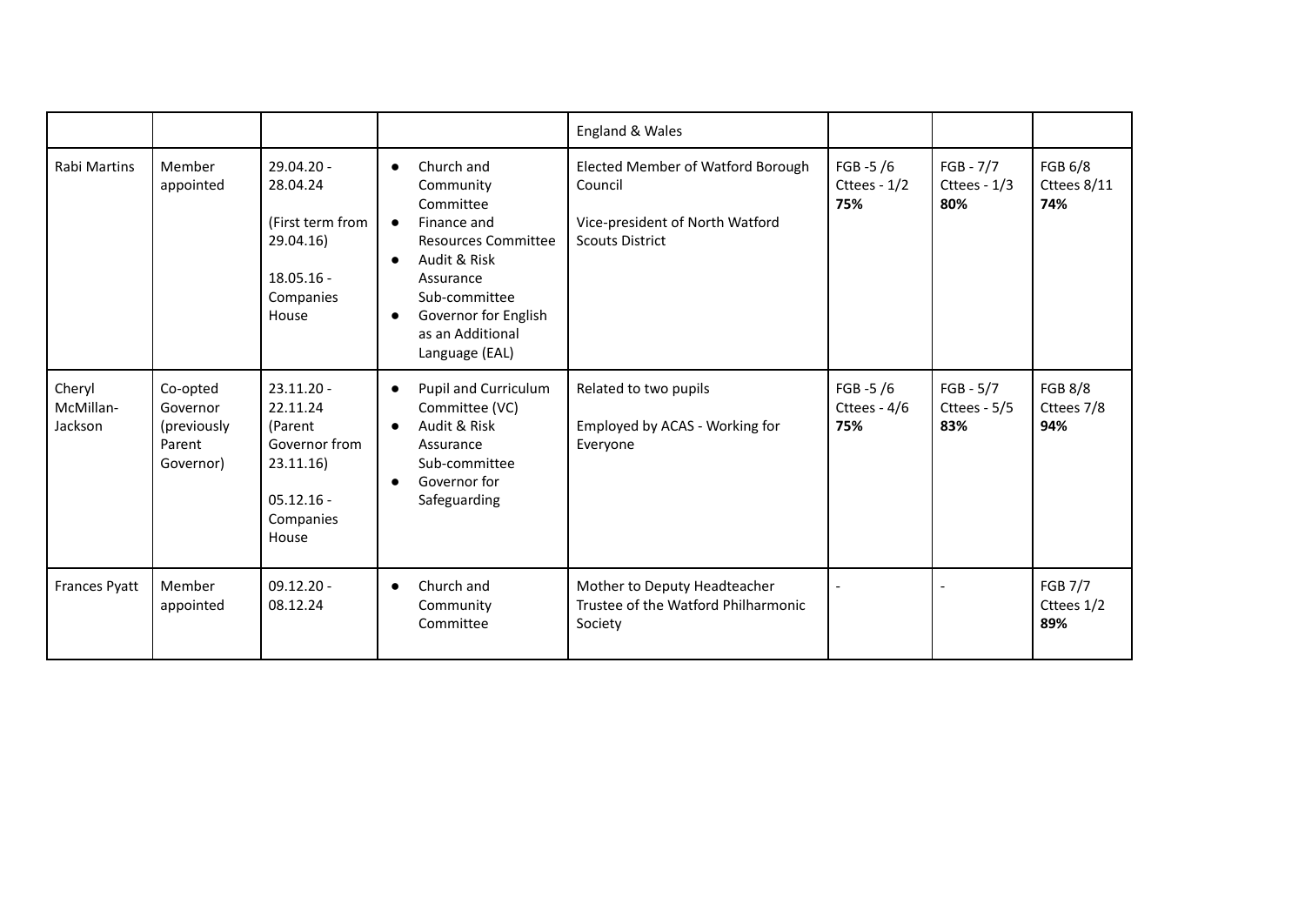| Nicola Shaw             | Parent<br>Governor    | $18.11.20 -$<br>17.11.24                                                          | Finance and<br>$\bullet$<br><b>Resources Committee</b><br>Audit and Risk<br>Assurance<br>Sub-committee<br>Governor for Health &<br>Safety<br><b>Governor for GDPR</b> | Employee of Godley & Co Limited<br>Parent of one pupil<br>Committee Member of the Friends of<br>St John's                                                                      | $\overline{\phantom{0}}$           | $\blacksquare$                       | <b>FGB 4/7</b><br>Cttees 3/4<br>64%  |
|-------------------------|-----------------------|-----------------------------------------------------------------------------------|-----------------------------------------------------------------------------------------------------------------------------------------------------------------------|--------------------------------------------------------------------------------------------------------------------------------------------------------------------------------|------------------------------------|--------------------------------------|--------------------------------------|
| Tricia<br>Staunton      | <b>Staff Governor</b> | $12.02.21 -$<br>11.02.25                                                          | Church and<br>Community<br>Committee                                                                                                                                  | Staff member<br>Parent                                                                                                                                                         |                                    |                                      | FGB 4/4<br>Cttees 2/2<br>100%        |
| Rev. David<br>Stevenson | Member<br>appointed   | 29.04.16 - (no<br>end date as<br>incumbent)<br>$03.12.14 -$<br>Companies<br>House | Church and<br>$\bullet$<br>Community<br>Committee (C)<br>Admissions<br>Committee<br>Governor for Religious<br>Education                                               | Chair of Parish Parochial Council (PCC)<br>of St John the Apostle & Evangelist,<br>Watford<br>Voting member of the St Albans<br>Diocesan Synod<br>Civil Partner of Robin Davis | FGB $-5/6$<br>Cttees -2/2<br>87.5% | $FGB - 6/7$<br>Cttees - $3/3$<br>90% | <b>FGB 8/8</b><br>Cttees 7/7<br>100% |

NB The Governing Body became active when the Funding Agreement for the school was signed; that is on 29 April 2016. The Directors were in place before that date to allow the Governing Body to function from that date. Thus the dates of appointment of some Director/ Governors at Companies House significantly precede the first Full Governing Body meeting on 23 May 2016.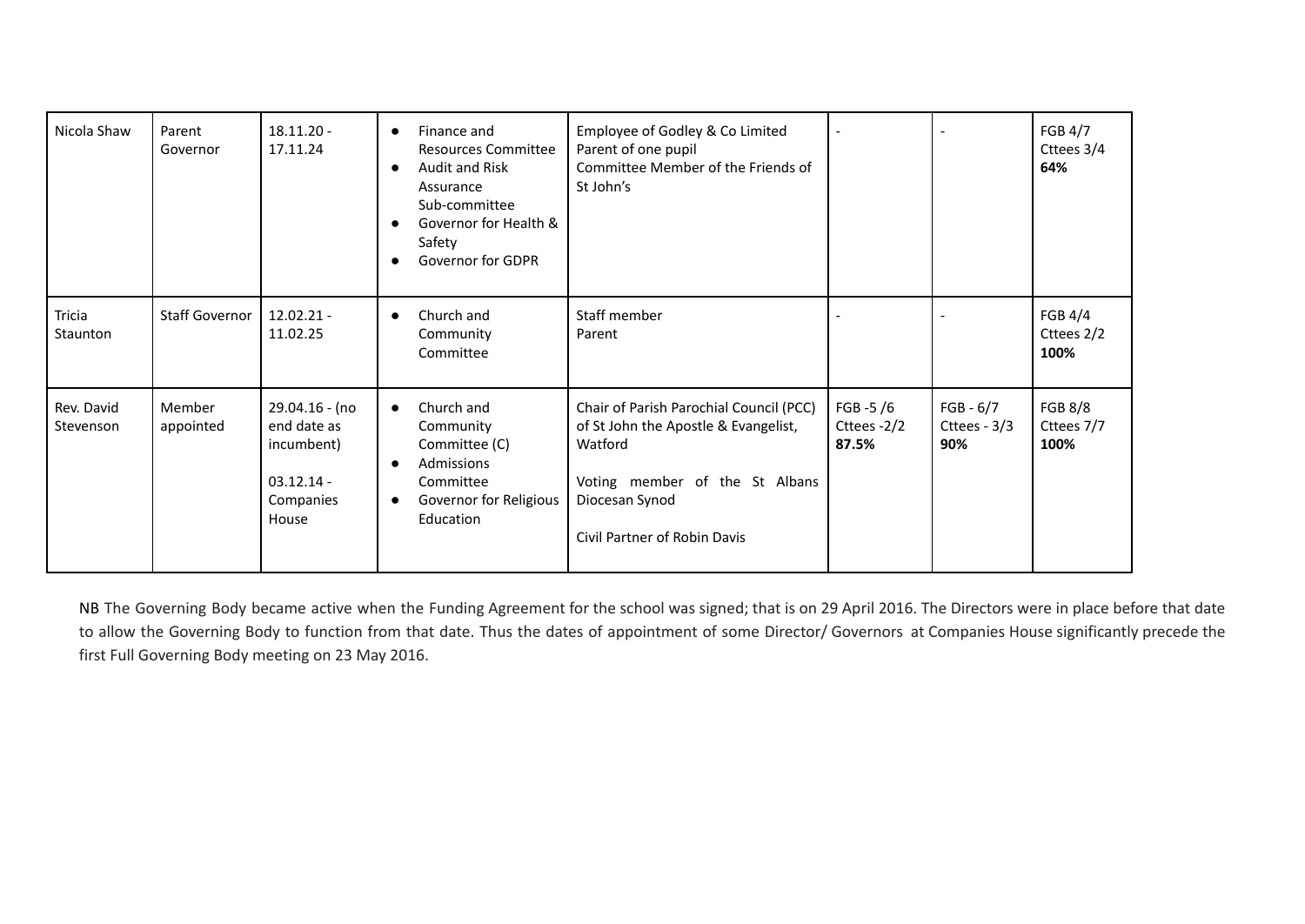## **Former Governors**

| Name                              | Category            | <b>Term of Office</b><br>(Start/<br>Finish)                                                        | <b>Attendance</b><br>2016/17 | <b>Attendance</b><br>2017/18 | <b>Attendance</b><br>2018/19       | <b>Attendance</b><br>2019/20        | <b>Attendance</b><br>2020/21 |  |
|-----------------------------------|---------------------|----------------------------------------------------------------------------------------------------|------------------------------|------------------------------|------------------------------------|-------------------------------------|------------------------------|--|
| Stephen<br>Lavender<br>(resigned) | Member<br>appointed | 29.04.16 - 20.08.18                                                                                | 5/6                          | 7/8                          |                                    |                                     |                              |  |
| Greg Clough<br>(resigned)         | Member<br>appointed | 29.04.16 - 05.01.19<br>15.01.16 - Companies House                                                  | 5/6                          | 5/8                          | $FGB - 0/2$<br>Cttees -0/2<br>0%   |                                     |                              |  |
| Libby Grundy<br>(resigned)        | Co-Opted            | 29.04.16 - 04.12.19<br>28.09.16 - Companies House                                                  | 6/6                          | 5/8                          | FGB -5 $/6$<br>Cttees - 5/6<br>83% | $FGB - 2/2$<br>Cttees - 2/2<br>100% |                              |  |
| Anne Handley<br>(term ended)      | Parent<br>Governor  | 29.04.16 - 28.04.20<br>23.05.16 -<br><b>Companies House</b>                                        | 5/6                          | 8/8                          | FGB -4 $/6$<br>Cttees -6/7<br>77%  | $FGB - 3/4$<br>Cttees - 5/5<br>89%  |                              |  |
| Rev. Tony Rindl<br>(term ended)   | Member<br>appointed | 29.04.16 - 31.08.20<br>(extended by Member<br>agreement)<br>$23.05.16 -$<br><b>Companies House</b> | 4/6                          | 3/8                          | FGB -4 $/6$<br>Cttees - 0/2<br>50% | $FGB - 5/7$<br>Cttees - 0/3<br>50%  |                              |  |